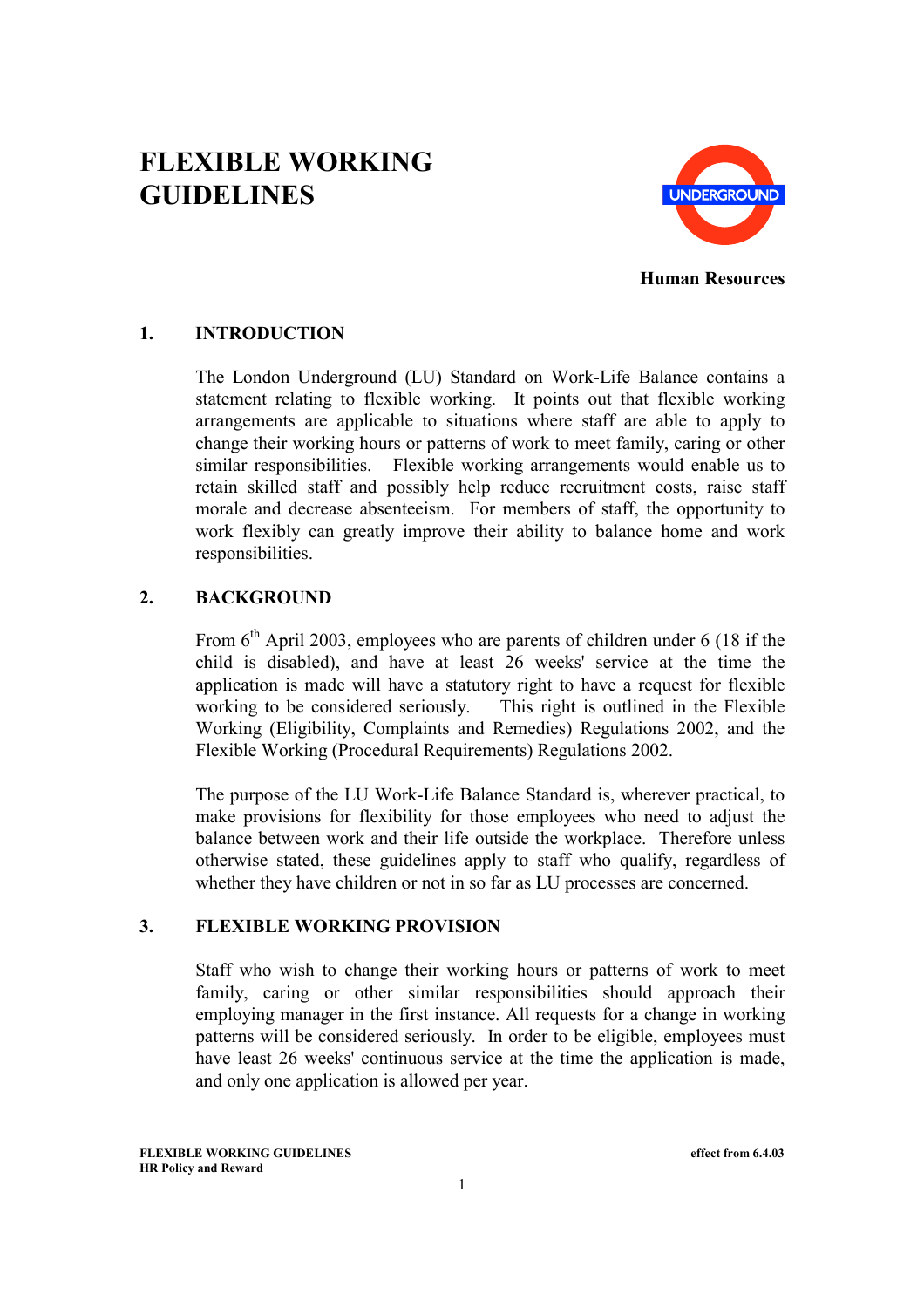The provisions allow for a wide variety of different types of working patterns. Eligible staff are for instance entitled to request to change the hours they work, change the times when they are required to work, or to work from home. A list of options currently in place is given in Section 9.

#### **4. APPLICATIONS FOR FLEXIBLE WORKING**

An employee must produce a written request for flexible working setting out the pattern he or she wishes to work and how this might be accommodated within their department. This request should be made on form A1 (attached), and submitted to the employing manager.

The form is designed to help the employing manger to review what flexible working arrangements may be possible for the employee within business and/or operational requirements. See Section 5 for guidelines regarding making a decision.

#### **5. PROCEDURE FOR HANDLING REQUESTS AND POINTS TO CONSIDER**

Requests for flexible working arrangements should be given full and sympathetic consideration, in line with the LU Work-Life Balance standard and where appropriate the applicable government legislation. However, a final decision will be made by the employing manager, based on information provided by the employee, advice from the local HR office, and due concern for operational requirements and business needs.

Within 28 days of receiving the request, the employing manager must either:

- (a) Write to the employee, specifying how the working arrangements will change and from what date. There is no specific time period for setting up the new arrangements. This will depend on how much action is required e.g. in order to recruit a job share partner, for example, or to rewrite the contract of employment where required. Eight weeks is suggested as good practice.
	- Or
- *(b)* Set up a meeting with the employee at a time convenient to both parties to discuss the request*. Employees covered by the Flexible Working Regulations can bring a local TU representative or other fellow worker employed by LU to the meeting.*

The aim of this meeting is to explore the possibility of a request for flexible working being accommodated locally. Form A2 (attached) is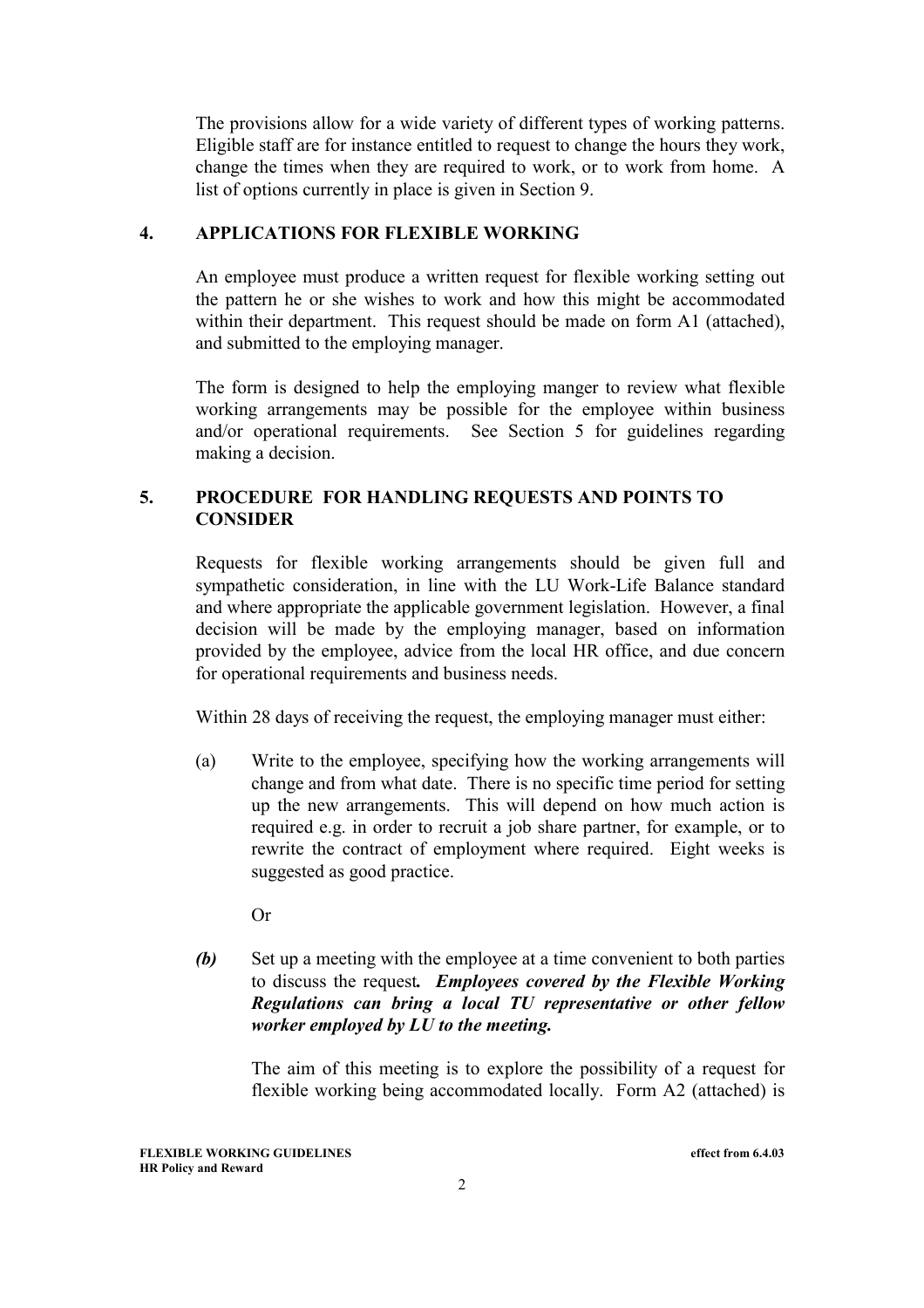provided as a checklist to assist managers in making an informed decision.

Matters to be considered by the manager include:

*If a period of leave will resolve the problem:*

It may be that the difficulty the employee is facing is short-term in nature, and can be best resolved through a period of leave. If this is the case, the request for flexible working should be treated as a request for leave and dealt with as such. In addition to employees' entitlement to annual leave, it may be appropriate to take up the provisions outlined in the Family Leave Guidelines or the Special Leave Guidelines.

*If the request can be accommodated locally:*

With reference to the options outlined in section 9 below, it may be possible for the employing manager to make arrangements for the employee's request to be accommodated locally. Both parties should agree whether these arrangements are to be for a limited period of time, or continue indefinitely.

*If local arrangements cannot be made:*

If it is not feasible to make local arrangements, the employing manager should liaise with the local HR office to investigate whether the request can be accommodated elsewhere within the business area or LU Resourcing, who may be able to assist with other opportunities within LU as a whole. LU Resources will need details of all approved requests in order to help maintain their current database.

- *Will any change in arrangements affect the employee's pay / pension?* The employee may need to seek advice from the LRT Pensions Office.
- *What is the effect of the change on others, if any?* For instance, would colleagues need to take on additional responsibilities in order to accommodate the request.
- *Consider if there is any equipment the employee will need to be provided with to accommodate the request.* This may apply to an application for homeworking.

If it is finally decided that the requested new work pattern cannot be accommodated, other ways of working should be considered and put forward.

## **6. GROUNDS FOR REFUSAL**

Managers will only be able to refuse such an application should one or more of the stipulated business grounds as mentioned below apply. If an application is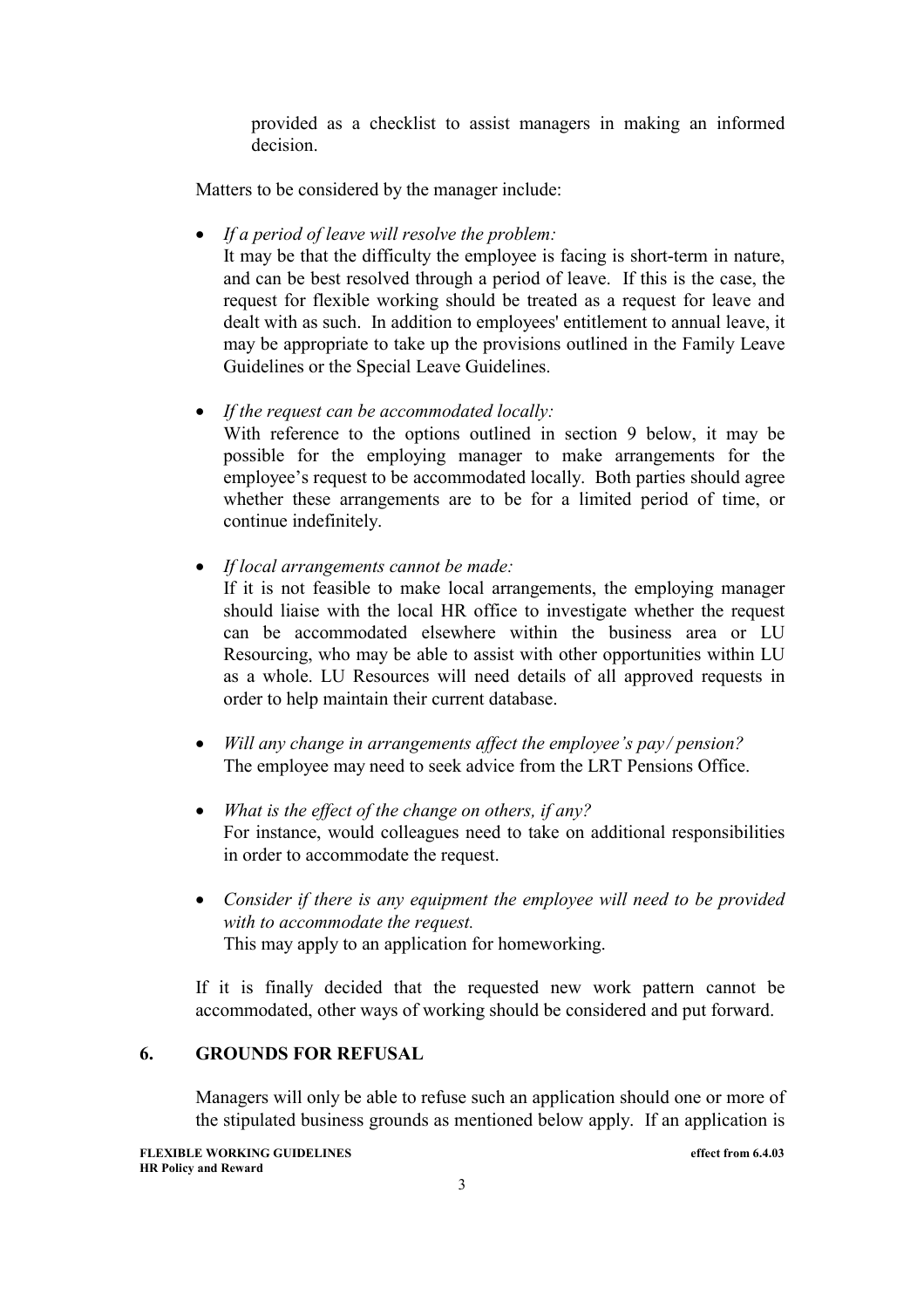refused the employing manager must state which of the grounds for refusal apply, and why they apply in those particular circumstances.

Permitted grounds are:

- Where there is the burden of additional costs.
- Where the request would have a detrimental effect on the ability to meet customer demand.
- Where there would be an inability to reorganise work among existing staff.
- Where there is an inability to recruit additional staff in an acceptable timetable.
- Where the request would have a detrimental impact on quality of service.
- Where the request would have a detrimental impact on business performance.
- Where there is insufficient work during the periods the employee proposes to work.
- Where planned structural changes are being proposed.

Managers should ensure the refusal clearly explains why the business grounds given are applicable.

#### **7. FORMAL RESPONSE TO REQUEST**

The employing manager is required to write to the employee within 14 days of the meeting either to:

- (a) agree the new pattern and start date, or
- (b) confirm a compromise suggested at the meeting and if not already agreed, seek a response by a specific date, or
- (c) explain the business and /or operational reasons why the request cannot be met (see 6 above), and set out how to appeal if the employee is not happy with the decision.

If more time is needed to consider the request, the manager must obtain the agreement of the employee for an extension of up to 14 days.

Employees should be aware that, unless otherwise agreed, the new working pattern would be a permanent change to their terms and conditions of employment. Where a trial period or time limited period has been agreed this should be detailed in the written agreement from the manager.

## **8. PROCEDURE FOR HANDLING APPEALS**

If the employee appeals against the decision another meeting to discuss the appeal should be held within 14 days of receiving written notification of the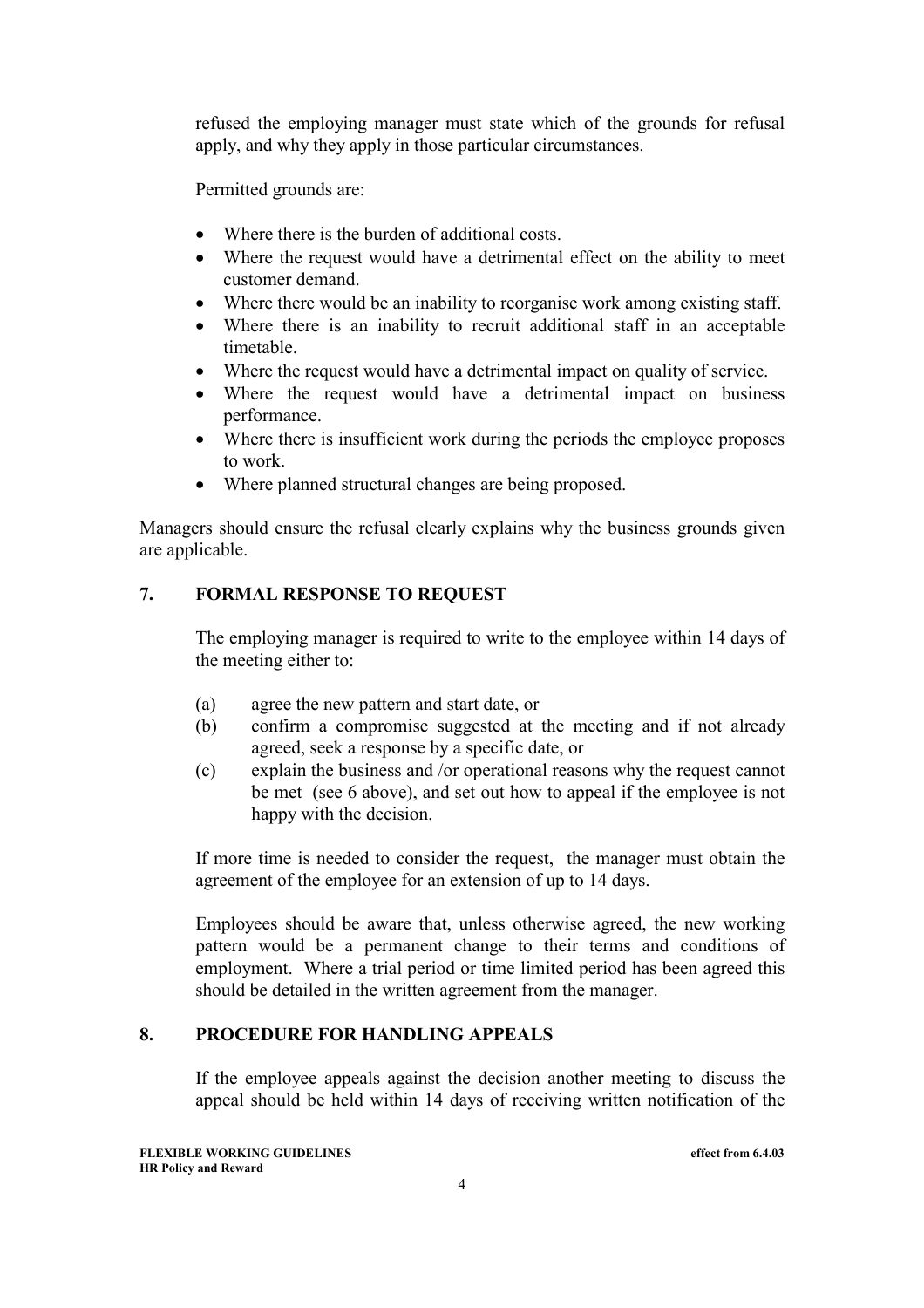#### appeal. *Employees covered by the Flexible Working Regulations can again bring either a local TU representative or other fellow worker employed by LU to this meeting. Timing of the meeting should be convenient to all parties.*

The appeal should be heard by a more senior manager to the one who dealt with the original request.

When appealing against a refused request an employee will need to set out the grounds for making the appeal and ensure that it is dated.

There are no constraints on the grounds under which an employee can appeal. It may be that they wish to bring to attention something the manager was not aware of when they rejected the application.

The manager who hears the appeal must inform the employee of the outcome of the appeal in writing within 14 days after the date of the meeting.

If the appeal is upheld the written decision must:

- include a description of the new working pattern;
- $\bullet$  state the date from which the new working pattern is to take effect, and;
- he dated

If the appeal is dismissed the written decision must:

- state the grounds for the decision. These will be appropriate to the employee's own grounds for making the appeal;
- provide an explanation as to why the grounds for refusal apply in the circumstances; and
- be dated

A written notice of the appeal outcome constitutes LU's final decision and is effectively the end of the formal procedure within the workplace.

*Employees eligible under the legislation will have a further right of appeal. This may involve bringing in an external person to try to reach agreement, opt for binding arbitration or for the employee to file a claim with an employment tribunal. If this happens the local HR Manager and Legal Services must be consulted straightaway.*

#### **9. OPTIONS AVAILABLE**

All reasonable options shall be considered. However, there are currently in place arrangements for the following: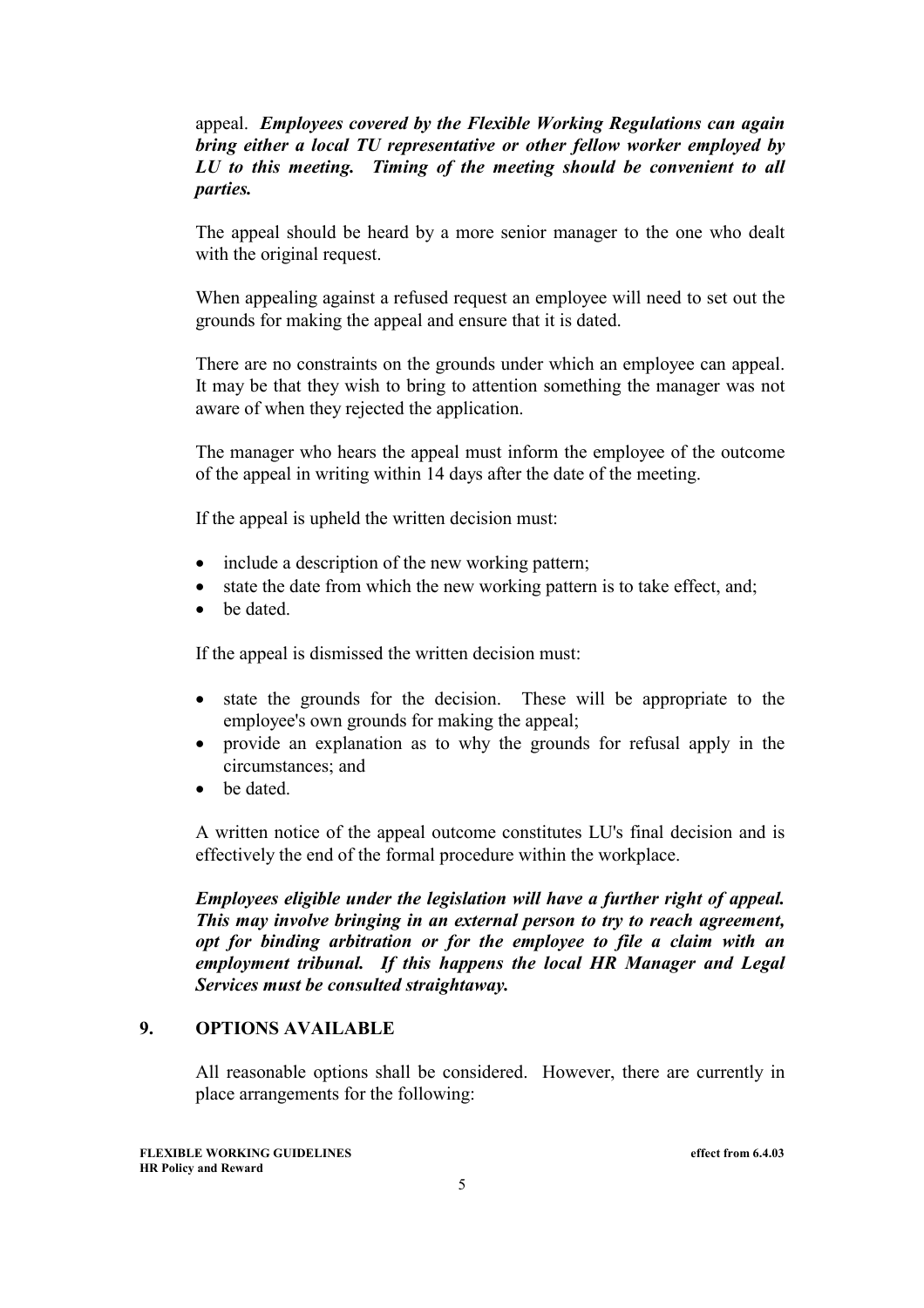#### **9.1 Flexi-time**

Formal flexitime arrangements are those which apply to a whole section or group of employees with the agreement of management and staff concerned. Working hours are agreed among section staff in order to meet individual requirements whilst ensuring sufficient cover is provided. Further, employees may accumulate hours in order to take time off in lieu. These arrangements are only applicable in situations where shift working is not required. Details are available from local HR offices.

Informal flexitime arrangements occur where an employing manager agrees to some flexibility in working hours for a particular employee. This might, for example, allow for late arrival or early finish in order to assist that employee in meeting outside commitments. Such arrangements could be temporary to cover short-term problems or for longer periods according to circumstances.

#### **9.2 Reduced Hours**

Employees may seek the agreement of their employing manager to a reduction in contracted hours. Where a reduction is agreed, salary, annual leave and appropriate benefits will be calculated on a pro rata basis.

#### **9.3 Job sharing**

Job sharing is an arrangement by which a full-time position is shared by two part-time employees. Employees who chose to participate in a job share will receive salary and benefits calculated on a pro rata basis.

#### **9.4 Career Break**

A career break is a voluntary, unpaid break in service, or period of unpaid special leave, taken in order to attend to certain commitments and interests outside the workplace such as caring responsibilities, full time study and extended periods of travel. See Career Break Guidelines for further details.

#### **9.5 Staggered hours**

Staggered hours allows staff to start and finish their day at different times. As staff are expected to work the same amount of hours this arrangement does not usually involve an adjustment to pay.

## **9.6 Homeworking**

Homeworking doesn't have to be on a full-time basis and it may suit an employee to divide their time between home and the office. What individuals are paid for depends on the hours they work.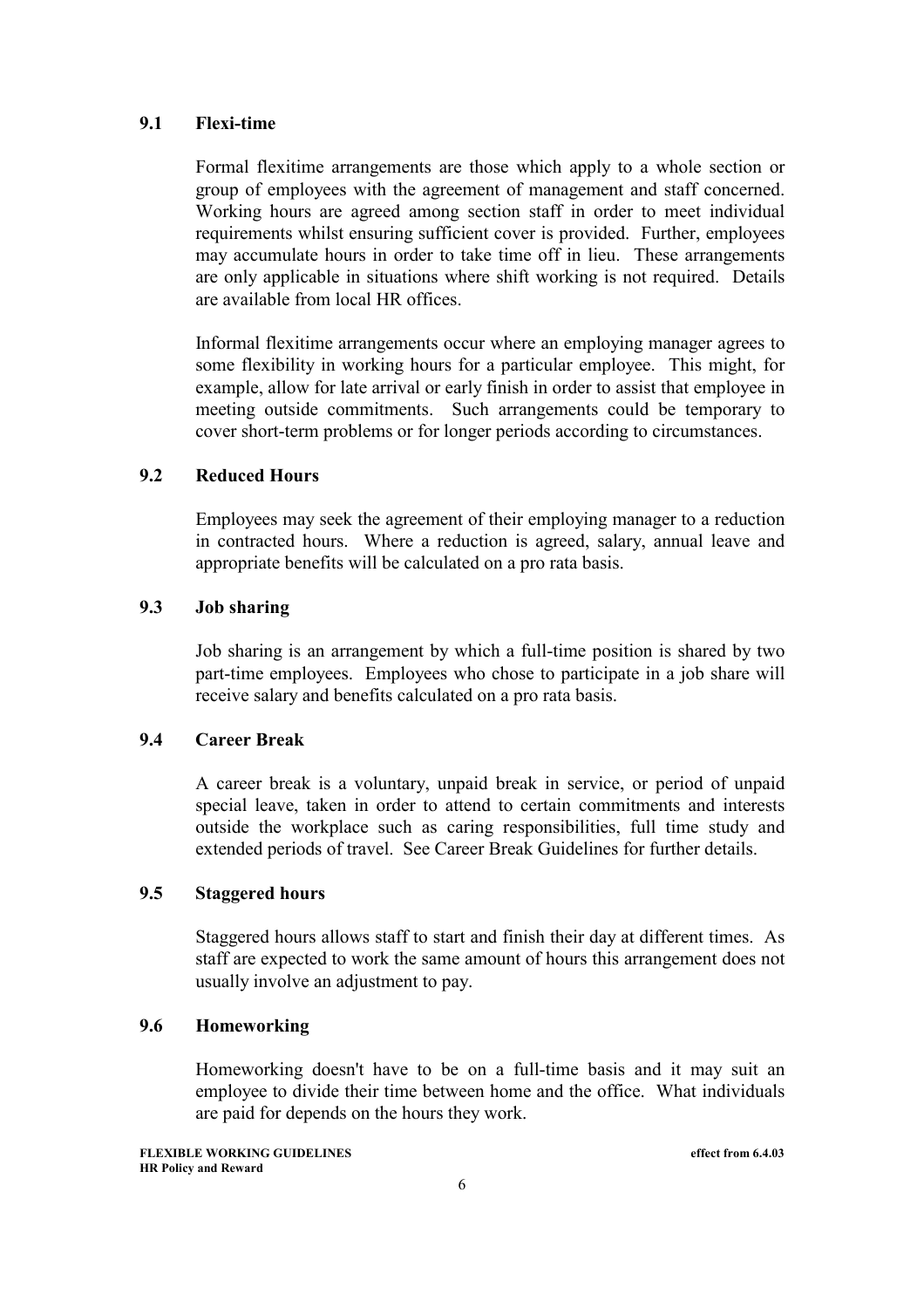#### **10. DOCUMENTATION AND REVIEW**

Regardless of the outcome of a request for flexible working arrangements, all decisions will be documented and subject to periodic review. Both the manager and the employee should sign form A2 at the end of the interview. The form should be held on the employee's staff file.

Where it has not been possible to accommodate a request, the employee should arrange a review meeting with their manager six months after the initial interview. This will enable both parties to establish whether the situation has changed in any way.

#### **11. REPORTING REQUIREMENTS**

For monitoring purposes, employing managers should inform their local HR office of requests for flexible working arrangements, decisions made and issues arising. In addition, it is important that other reporting arrangements are correctly complied with, including HRS.

## **12. SUPPORTING DOCUMENTS**

These guidelines are supported by:

- Career Break Guidelines
- Family Leave Guidelines
- Special Leave Guidelines
- Teleworking Guidelines

*The Flexible Working Guidelines dated 16<sup>th</sup> October 2002 are hereby superseded.* 

**FLEXIBLE WORKING GUIDELINES effect from 6.4.03 HR Policy and Reward**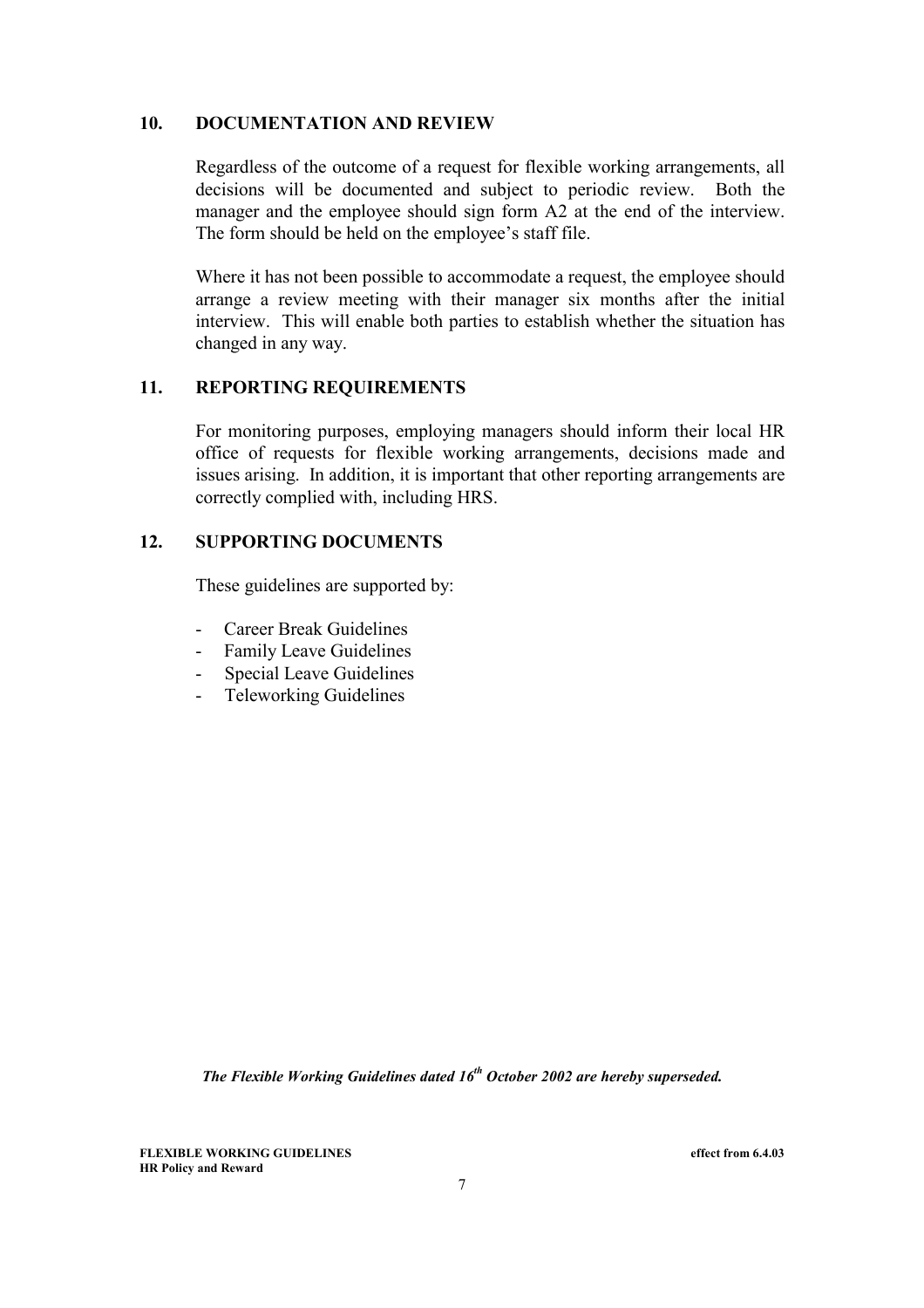# **FORM A1**

| <b>APPLICATION FOR FLEXIBLE WORKING</b>                                                                                                         |  |  |  |
|-------------------------------------------------------------------------------------------------------------------------------------------------|--|--|--|
| <b>Your details</b>                                                                                                                             |  |  |  |
|                                                                                                                                                 |  |  |  |
|                                                                                                                                                 |  |  |  |
|                                                                                                                                                 |  |  |  |
| <b>Your requirements</b>                                                                                                                        |  |  |  |
| Why do you want to change your working arrangements?                                                                                            |  |  |  |
|                                                                                                                                                 |  |  |  |
| What change to your working arrangements would you like and when from?                                                                          |  |  |  |
|                                                                                                                                                 |  |  |  |
|                                                                                                                                                 |  |  |  |
| What effect, if any, do you think the proposed change would have on the business and how, in your<br>opinion, may such an effect be dealt with? |  |  |  |
|                                                                                                                                                 |  |  |  |
|                                                                                                                                                 |  |  |  |
| Would a short period of leave help to resolve the issue?                                                                                        |  |  |  |
| Yes                                                                                                                                             |  |  |  |
| N <sub>0</sub>                                                                                                                                  |  |  |  |
| Do you wish to change your working arrangements:                                                                                                |  |  |  |
| Temporarily                                                                                                                                     |  |  |  |
| Permanently<br>Have you made a previous application to work flexibly in the last year?                                                          |  |  |  |
| Yes                                                                                                                                             |  |  |  |
| No                                                                                                                                              |  |  |  |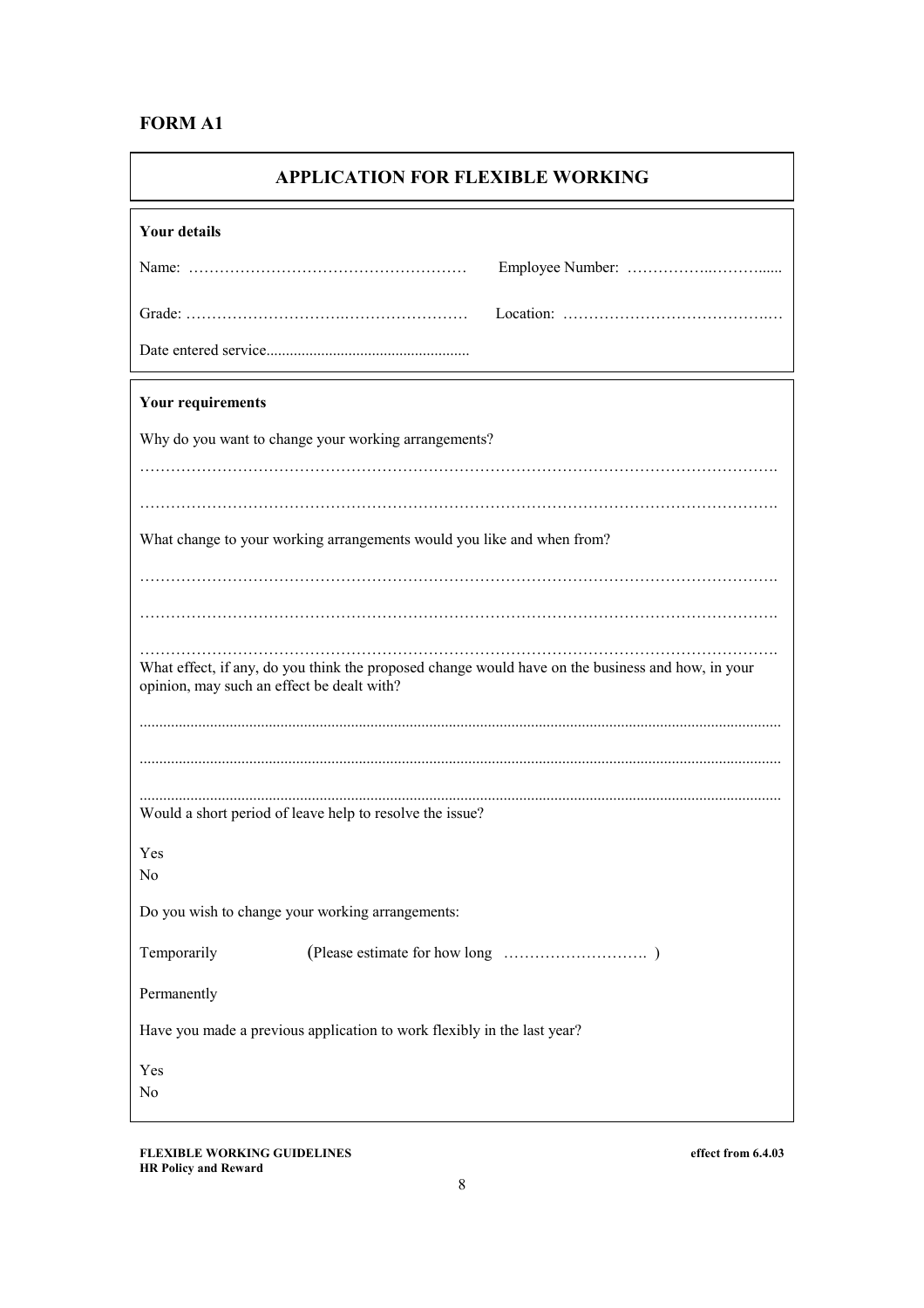| Are you making this application under the statutory right to request a flexible working                                                                                                                                                                                                            |  |  |
|----------------------------------------------------------------------------------------------------------------------------------------------------------------------------------------------------------------------------------------------------------------------------------------------------|--|--|
| If yes, please confirm that you have responsibility for the upbringing of the child and you are either: the<br>mother, father, adopter, guardian or foster parent; or, married to or the partner of the child's mother,<br>father, adopter, guardian or foster parent (evidence may be requested). |  |  |
|                                                                                                                                                                                                                                                                                                    |  |  |
|                                                                                                                                                                                                                                                                                                    |  |  |
| $\mathbf{H}^H$ and $\mathbf{H}$ and $\mathbf{H}$ and $\mathbf{H}$ and $\mathbf{H}$ and $\mathbf{H}$ and $\mathbf{H}$ and $\mathbf{H}$ and $\mathbf{H}$ and $\mathbf{H}$ and $\mathbf{H}$ and $\mathbf{H}$ and $\mathbf{H}$ and $\mathbf{H}$ and $\mathbf{H}$ and $\mathbf{H}$ and $\mathbf{H}$ an  |  |  |

*When you have completed this form, you should return it to your employing manager, who will arrange a convenient time at which to discuss your request and explain possible implications with regard to pay, pensions and so on. Each request will be considered sympathetically on its merits. However, all decision will be subject to business and operational constraints.*

*PLEASE DETACH THIS SECTION AND HAND OVER TO THE APPLICANT UPON RECEIVING THIS APPLICATION* 

*................................................................................................................................................................................................................................................................*

*This is to confirm that your application to request to work flexibly has been received and will be considered in accordance with the London Underground Flexible Working Guidelines* 

*DATE ............................................................................................................*

*MANAGER'S NAME/*

*TITLE............................................................................................................*

**FLEXIBLE WORKING GUIDELINES effect from 6.4.03 HR Policy and Reward**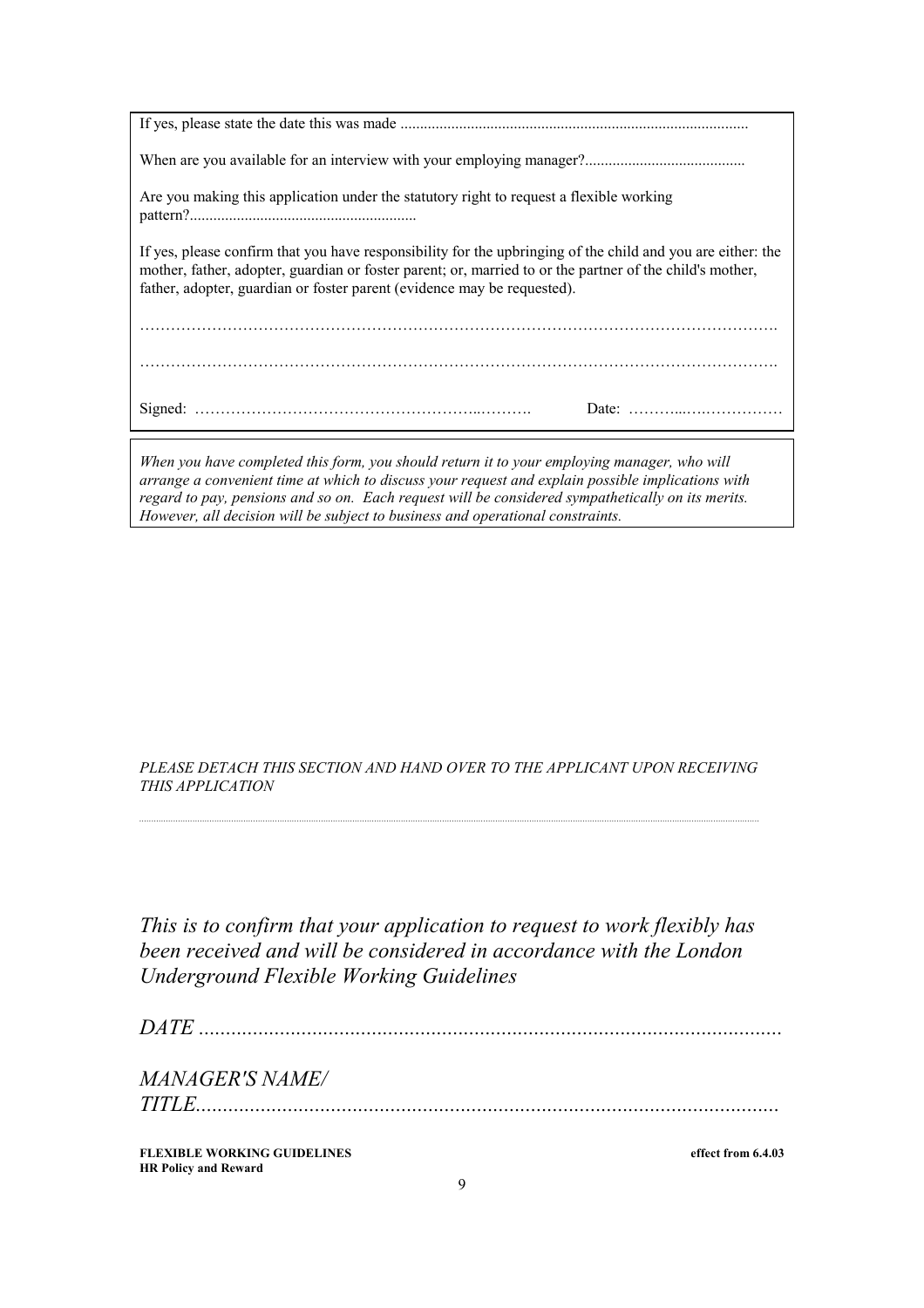# **FORM A2**

| <b>REQUEST FOR FLEXIBLE WORKING ARRANGEMENTS:</b><br><b>INTERVIEW RECORD SHEET</b>         |  |  |
|--------------------------------------------------------------------------------------------|--|--|
| <b>Details</b>                                                                             |  |  |
|                                                                                            |  |  |
|                                                                                            |  |  |
|                                                                                            |  |  |
|                                                                                            |  |  |
| <b>Interview Checklist</b>                                                                 |  |  |
|                                                                                            |  |  |
|                                                                                            |  |  |
|                                                                                            |  |  |
|                                                                                            |  |  |
|                                                                                            |  |  |
| Where local arrangements CAN be made:                                                      |  |  |
|                                                                                            |  |  |
| Note whether permanent or subject to trial period or time limited period                   |  |  |
| Ensure employee is aware of implications for salary, pension, leave entitlement and so on. |  |  |
| Where local arrangements CANNOT be made:                                                   |  |  |
| Explain fully the business reasons why the request cannot be accommodated                  |  |  |
| Encourage the employee to seek other positions in order to find more suitable arrangements |  |  |
| Offer the opportunity to register with LU Resourcing                                       |  |  |
| Explain right to Appeal                                                                    |  |  |

**FLEXIBLE WORKING GUIDELINES effect from 6.4.03 HR Policy and Reward**